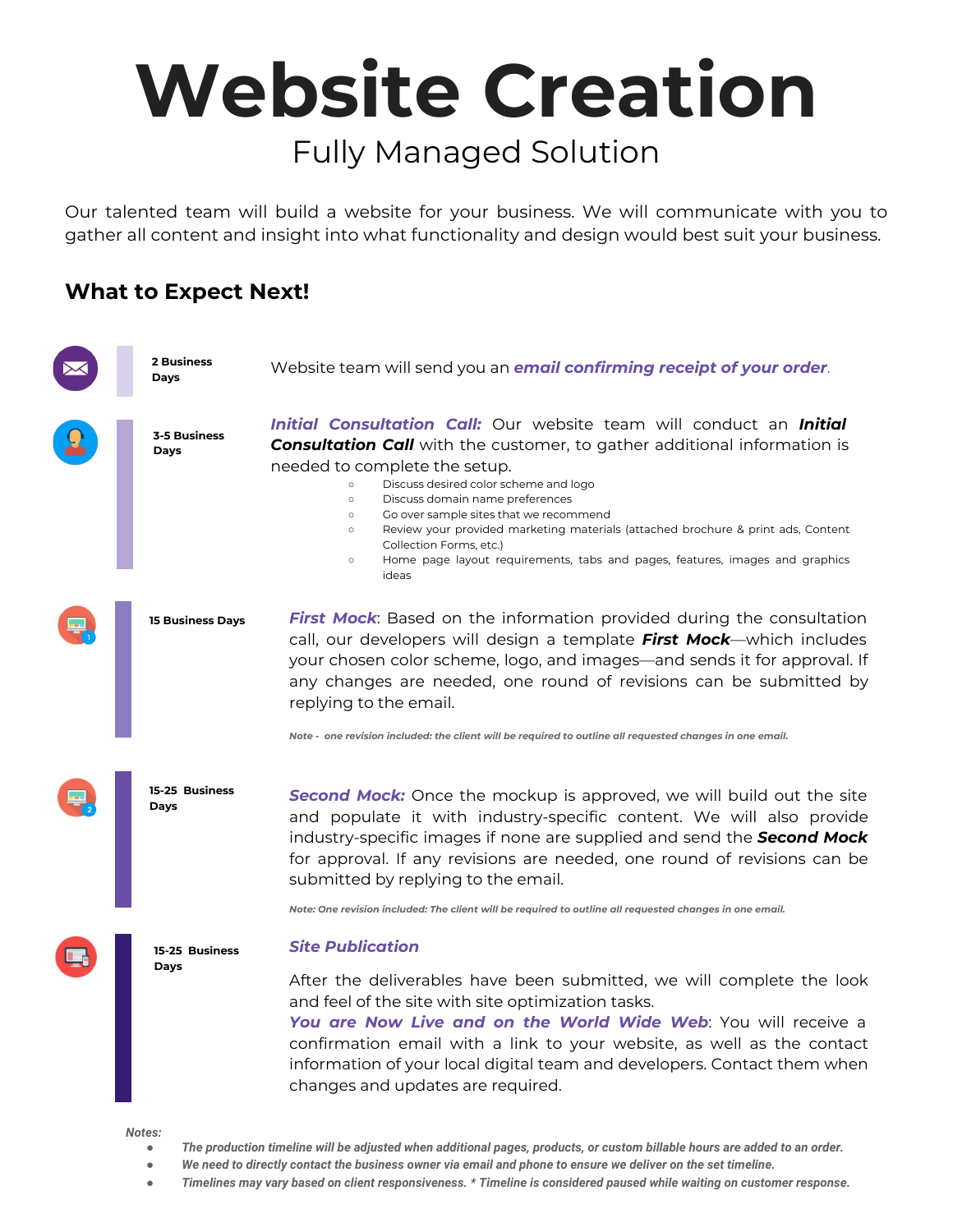# **Website Creation**

### Fully Managed Solution

#### **Available Website Packages:**

| <b>Landing Page</b><br><b>Additional Required Products:</b><br>Website Maintenance & Management *minimum<br>$\qquad \qquad \bullet$<br>12-month commitment<br>Website Pro                          | Includes a 1-page landing page<br>powered by WordPress that best<br>represents their business, products,<br>and services.                                                                                                                                                                                  | · 1 template-page (no navigation)<br>· Up to 8 images & 400 words of<br>content<br>· Up to 5 contact form fields<br>· Contact info<br>· Call-To-Action                                                                                                                                                                                                                                            | · Monthly fees includes:<br>· Hosting<br>1 text-based change to<br>existing content.<br>· 1 image change per<br>month to existing images.<br>· E-commerce unavailable                                 |
|----------------------------------------------------------------------------------------------------------------------------------------------------------------------------------------------------|------------------------------------------------------------------------------------------------------------------------------------------------------------------------------------------------------------------------------------------------------------------------------------------------------------|---------------------------------------------------------------------------------------------------------------------------------------------------------------------------------------------------------------------------------------------------------------------------------------------------------------------------------------------------------------------------------------------------|-------------------------------------------------------------------------------------------------------------------------------------------------------------------------------------------------------|
| <b>Basic 3 Page Site</b><br>Additional Required Products:<br>Website Maintenance & Management *minimum<br>12-month commitment<br>Website Pro                                                       | Includes a WordPress responsive<br>website with primary navigation that<br>include 3 pages of your client's<br>choosing. We will work with your client<br>to customize the colors, photos, logos,<br>and other artwork on their website.<br>Template must be chosen from:<br>www.yourwebsitedepartment.com | · Search engine-friendly website<br>· Optional blog (entries not included)<br>· Up to 15 photos; image uploads<br>included (additional images will be<br>charged at per product rate)                                                                                                                                                                                                             | · Monthly fees includes:<br>· Hosting<br>· Unlimited text changes to<br>existing content.<br>· Up to 15 image changes per<br>month to existing images.<br>E-commerce unavailable                      |
| <b>Standard 5 Page Site</b><br><b>Additional Required Products:</b><br>Website Maintenance & Management *minimum<br>$\Phi$<br>12-month commitment<br>Website Pro                                   | Includes a WordPress responsive<br>website with primary navigation that<br>include 5 pages of your client's<br>choosing. We will work with your client<br>to customize the colors, photos, logos,<br>and other artwork on their website.                                                                   | · Search engine-friendly website<br>· Optional blog (entries not included)<br>· Up to 15 photos; image uploads<br>included (additional images will be<br>charged at per product rate)                                                                                                                                                                                                             | · Monthly fee includes:<br>· Unlimited text changes to<br>existing content.<br>· Up to 25 image and product<br>changes per month to existing<br>products and images.<br><b>E-commerce unavailable</b> |
| <b>Advanced 10 Page Site</b><br>(e-commerce option available)<br><b>Additional Required Products:</b><br>Website Maintenance & Management *minimum<br>$\Phi$<br>12-month commitment<br>Website Pro | Includes a WordPress responsive<br>website with primary navigation that<br>include 10 pages of your client's<br>choosing. We will work with your client<br>to customize the colors, photos, logos,<br>and other artwork on their website.<br><b>E-commerce option available</b>                            | · Search engine-friendly website<br>· Optional blog (entries not included)<br>· Up to 25 photos; image uploads<br>included (additional images will be<br>charged at per product rate)<br>· Up to 25 product uploads included<br>(additional products will be charged at<br>per product rate)<br>· If e-commerce: User-friendly<br>eCommerce integration via PayPal<br>(default), Square or Stripe | · Monthly fee includes:<br>· Unlimited text changes to<br>existing content.<br>· Up to 15 image changes per<br>month to existing images.                                                              |
| <b>Available Add-ons</b>                                                                                                                                                                           |                                                                                                                                                                                                                                                                                                            |                                                                                                                                                                                                                                                                                                                                                                                                   |                                                                                                                                                                                                       |
| <b>Additional Pages</b><br>Required Products: Website Creation, Website Maintenance &<br>Management, and Website Pro                                                                               | There is no limit to the number of<br>pages your clients can add to the site.<br>Each additional pages comes at an<br>additional cost per page.                                                                                                                                                            | *Please note the production time will<br>be adjusted based on the number of<br>additional pages.                                                                                                                                                                                                                                                                                                  |                                                                                                                                                                                                       |
| <b>Additional Products &amp; Images</b><br>Required Products: Website Creation, Website Maintenance &<br>Management, and Website Pro                                                               | There is no limit to the number of<br>images or products your clients can<br>add to their site. Each additional<br>product/image that exceeds the limit of<br>your purchase site build comes at an<br>additional cost per product/image.                                                                   | *Please note the production time will<br>be adjusted based on the number of<br>additional pages.                                                                                                                                                                                                                                                                                                  |                                                                                                                                                                                                       |
| <b>Hourly Charge</b><br>Required Products: Website Creation, Website Maintenance &<br>Management, and Website Pro                                                                                  | Any functionality of the site that<br>exceeds what is offered through our<br>Website Creation packages is scoped<br>out and charged per hour.                                                                                                                                                              |                                                                                                                                                                                                                                                                                                                                                                                                   |                                                                                                                                                                                                       |